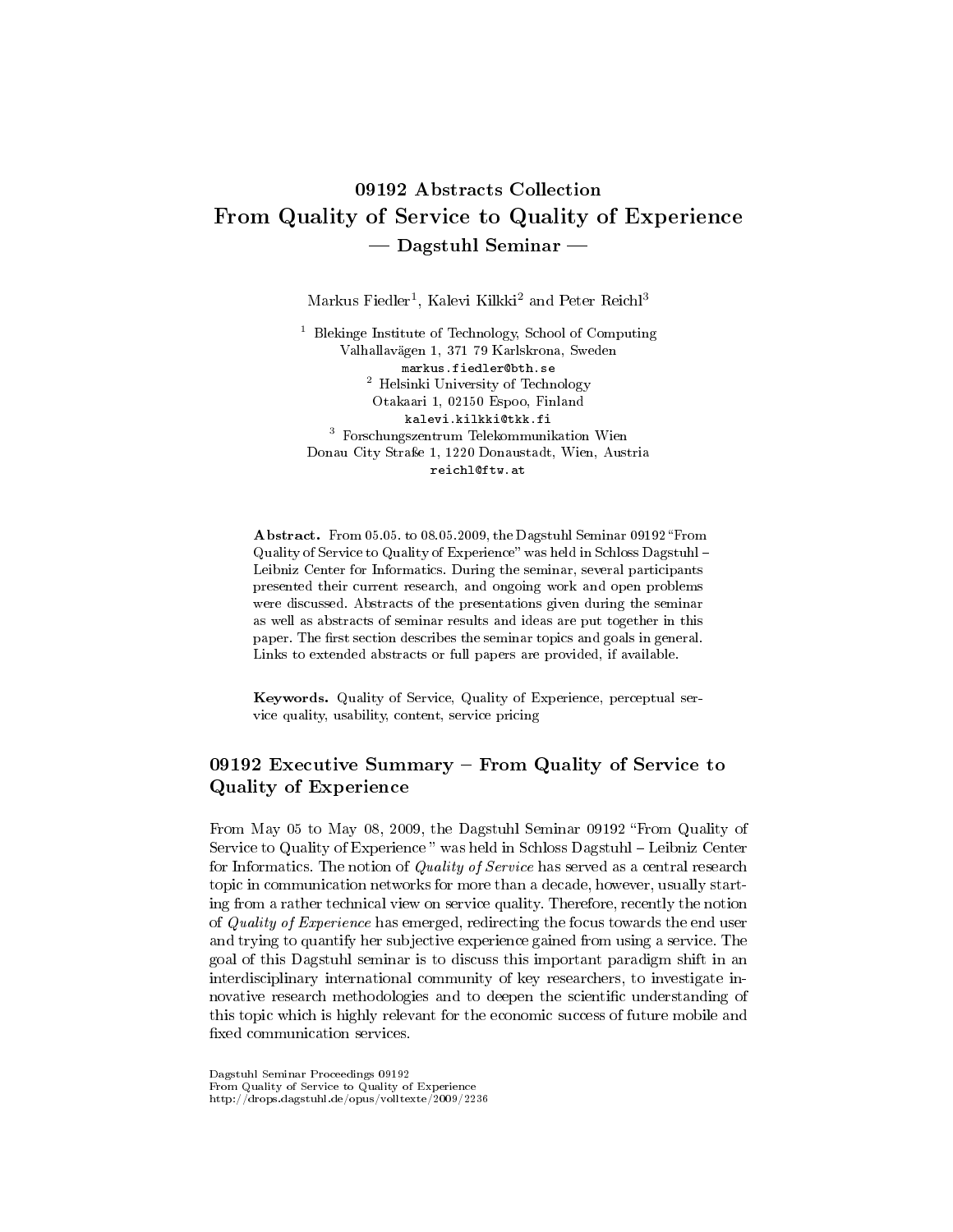Keywords: Quality of Service, Quality of Experience, perceptual service quality, usability, content, service pricing

Joint work of: Fiedler, Markus; Kilkki, Kalevi; Reichl, Peter

Full Paper: <http://drops.dagstuhl.de/opus/volltexte/2009/2235>

# Reflection on the network's role for QoE

Patrik Arlos (Blekinge Institute of Technology - Karlskrona, SE)

We are facing challenges with regards to how our future communication systems will work. At this seminar we addressed the issue of Quality of Experience (QoE). QoE has many facets, and equally many interpretations. Some time I note that the majority of these facets are focusing entirely on the user perception, which is needed from the user perspective. However, I do think that we cannot/should not forget the network, as the network have to cater to many different applications and users, as there will not be one network per service, despite the ideas from the P2P community.

Keywords: QoE, Measurements, Human Perception

#### Towards a QoE Framework

Sergio Beker (Orange Labs - Sophia Antipolis Cedex, FR)

The different quality notions around Quality of Service (QoS) and Quaity of Experience  $(QoE)$  are used differently through the standardization bodies and the associated research domain. We know better how to measure QoS based on performance metrics on the underlying network. On the other hand, trying to translate or map from the QoS domain to the more subjective domain of QoE constitutes somewhat the way we need to undergo. QoE measurement functions can be obtained from QoS objective metrics by taking into account the human factors impacting the quality perception of the service, including user expectations, effectiveness and performance. Those models can be obtained from passive and active estimation, or from service modelling. Many different research domains need to get to work together in order to model user perception as closely as possible to reality, from network and informatics experts to ergonomists and behavioural psychologists. However, the quality notions are still imprecisely defined, often leading to a misuse of QoS as QoE. A QoE Framework is then needed defining QoS and QoE terminology, interfaces actors and roles as a basis on which future research on QoE could be homogeneously grounded. Such a framework is based on a service modelling including the human-computer interaction (HCI) layers and a communications ecosystem allowing identifying actors and interfaces. A first approach to a  $QoE$  Framework is presented during the seminar for further discussion.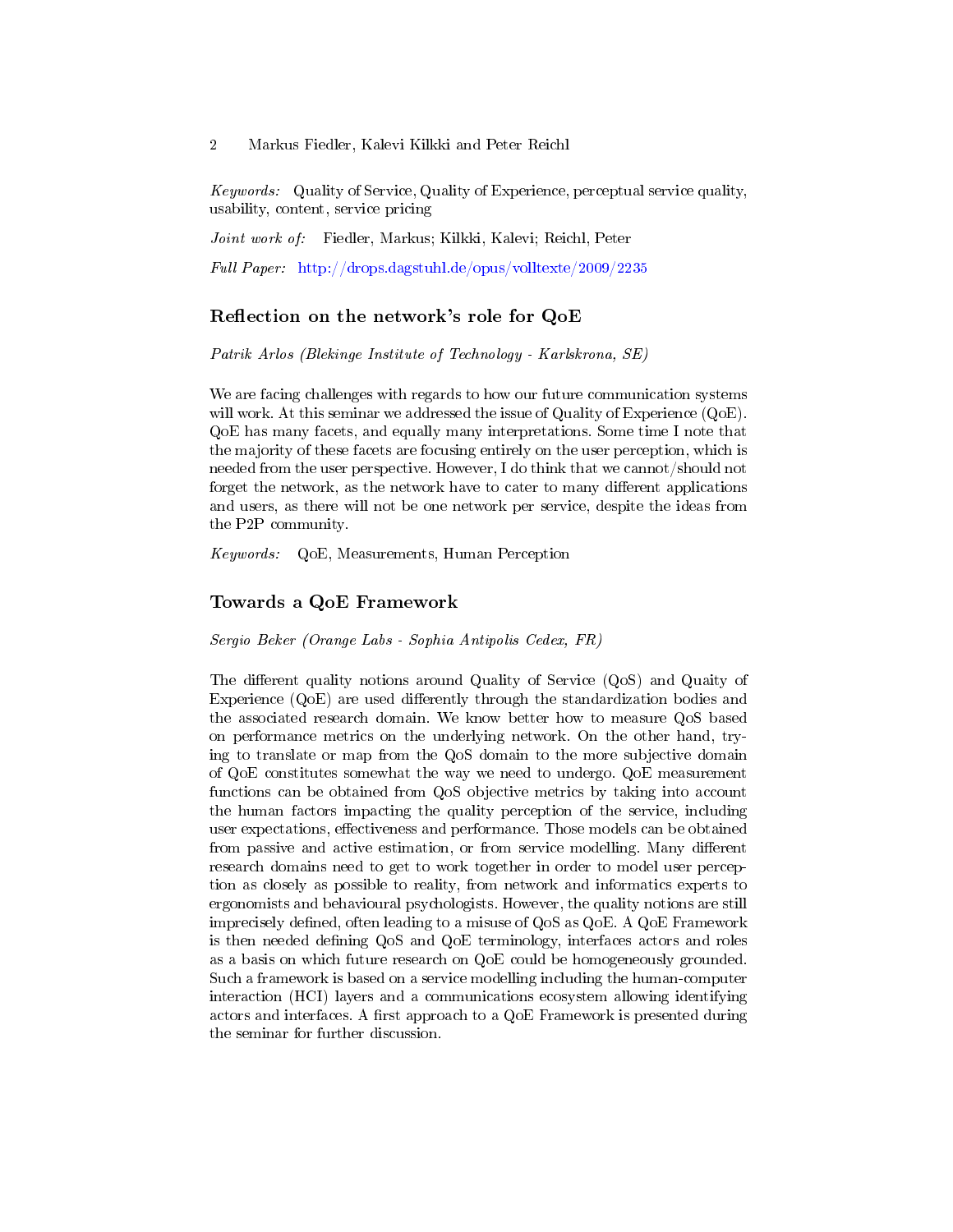Keywords: QoE Framework

Joint work of: Beker, Sergio; Guyard, Frederic

#### QoS/QoE Performance Evaluation

Anna Brunstroem (Karlstad University, SE)

Protocol optimizations for enhanced E2E QoS have been one of my key areas of interests for a long time. Ongoing work in the area includes efforts to provide more timely message delivery in the stream control transmission protocol  $(SCTP)$ . Although targeted for time-critical message based traffic, part of the design of SCTP is derived from a bulk traffic assumption. By adapting these protocol mechanisms for message based traffic significant performance improvements can be achieved in terms of the message transfer times. The implicit assumption is that this will also lead to improved QoE. At Dagstuhl I look forward to discussing the relationship between QoS metrics and QoE and how to better measure QoE.

Much of our protocol work is experimental in nature. Our KauNet emulation system has been developed to support protocol evaluations with a high degree of control, flexibility and reproducibility. In the future we hope to also use it for QoE studies in the health care area as well as to connect it to eye tracking equipment. At Dagstuhl I also look forward to discuss appropriate methods for this type of studies.

# Research questions in QoS/QoE modeling

Alessandro D'Alconzo (FZ Telekommunikation Wien, AT)

Understanding, measuring and managing Quality of Experience (QoE) is becoming a vibrant area of research. The main reason is that improving QoE directly supports providers in winning and keeping customers and reduce churn. In fact, since users are the ultimate judges of service quality, it has been recognised that it is vital to move beyond traditional QoS metrics and adopt a more holistic understanding of quality as perceived by end-users. However, such a paradigm shift towards QoE raises a number of research questions.

First of all, should be dened what user experience is, what inpacts on it (expectations, usage context, content, device type, etc.), and how it is possible to measure QoE: Does it really make sense to put numbers on it?

The next step would be to define the properties of such QoE metrics. It seems to be extensively accepted that aggregate metrics are usefull for providers, whereas the individual metrics are usefull for applications design. However, there are several points not yet solved. For example, what kind of metrics do we need to describe user experience on the different layers, and if it is the case to consider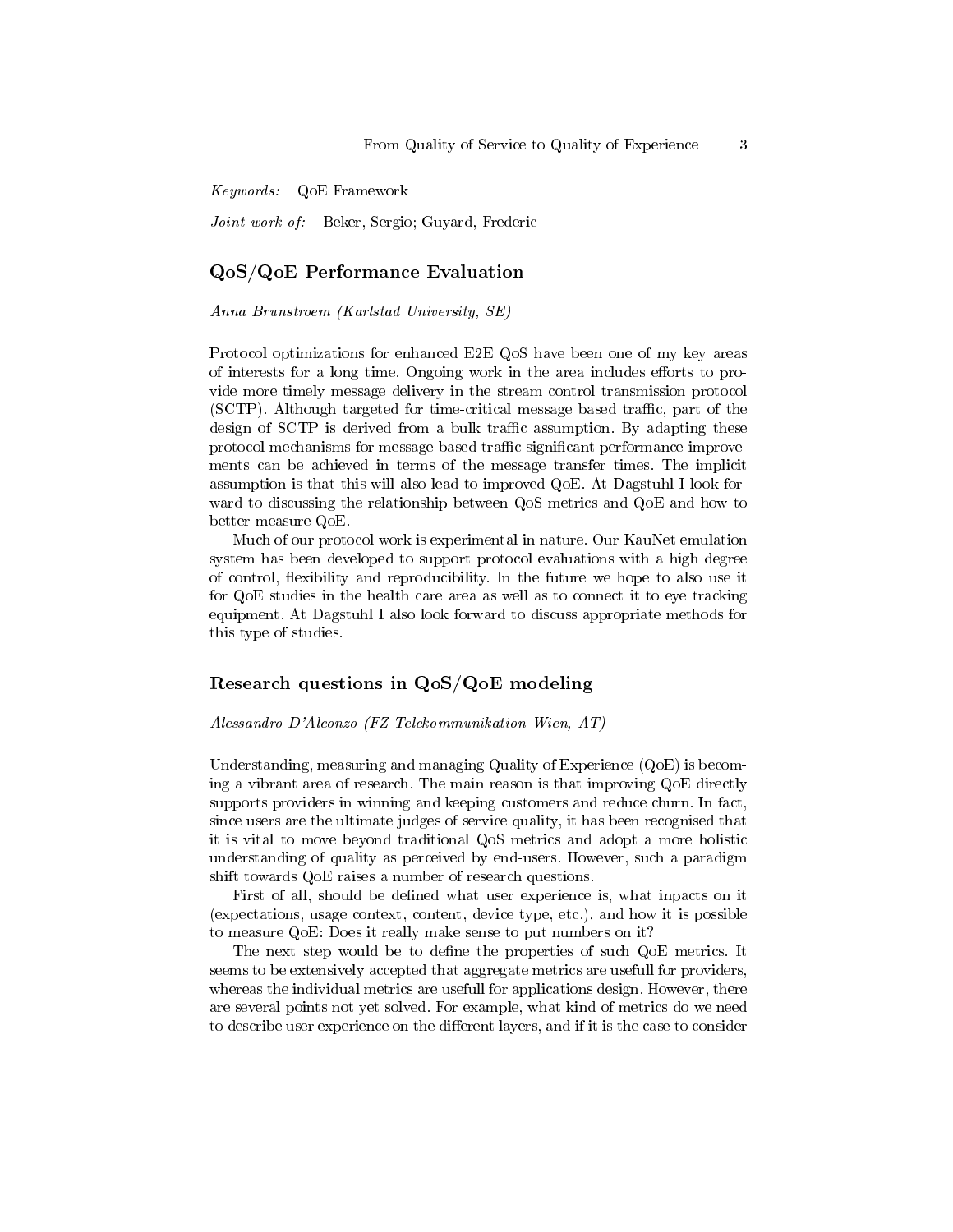generic QoE metrics (e.g., user happiness/satisfaction) rather than application specific ones.

Therefore, the research question is how to build the (subjective) QoE metrics and how to find out meaningfull mapping functions with the (objective) QoS metrics. There are two aprroaches: A top-down approach, starting from the user perspective, and a bottom-up approach starting from the network side. Both show limitations that can be overcame only by using an holistic approach.

Finally, I present a currently runnig project, I am involved in, which purpose is to exploit a passive monitoring system in order the estimate network-wide the QoE for some application classes (Web browsing and Voice/VoIP). To this end, we aim to use in a compementary way the user centric and network centric approaches to the QoE modeling.

Keywords: Drop call rate, Anomaly detection, 3G mobile networks, Web browsing QoE modeling

#### Human to Human Interacton in Mediated Environments

Sebastian Egger (FTW, AT)

To describe the transition from a QoS perspective to a QoE perspective I want to start by first specifying the differences between the two concepts. From my point of view QoS is trying to assess what the packets in an IP network feel, while QoE sets out to measure what the user as ahuman being feels. Although these concepts do target different problems, they also share communalities: QoS does matter if one wants to achieve pleasant QoE for his users. The work I presented exemplies this interconnection. The service under contemplation is a video conferencing system is a video-conferencing system enabling its users to follow a mediated interaction process. People using such a system do interact with each other although some of the interaction cues they exchange get deteriorated. Years ago Erving Goffman has already recommended to study such mediated interactions systems regarding their abilities to convey the interaction cues without distortion. If we classify systems under these aspects, we can also conclude that to a certain degree, different systems impact interaction cues differently e.g. audio-only systems do not convey any gestures, facial expressions etc.

How does this relate to the user? Users with a highly interactive communication behavior might gesture more than the average user; hence, to be able to communicate in such a highly interactive manner they also need the visual channel. In technical terms they demand more bandwidth to be able to communicate distortion less. The bandwidth is a classical QoS parameters which, in this case, has to be improved to ensure a pleasant QoE. BUT: QoS is only one dimension that adds to the overall QoE. Other dimensions the like user expectations and goals, usage context, the device, the other interactant etc. have to be considered as well. Altogether they are components of the multidimensional QoE concept.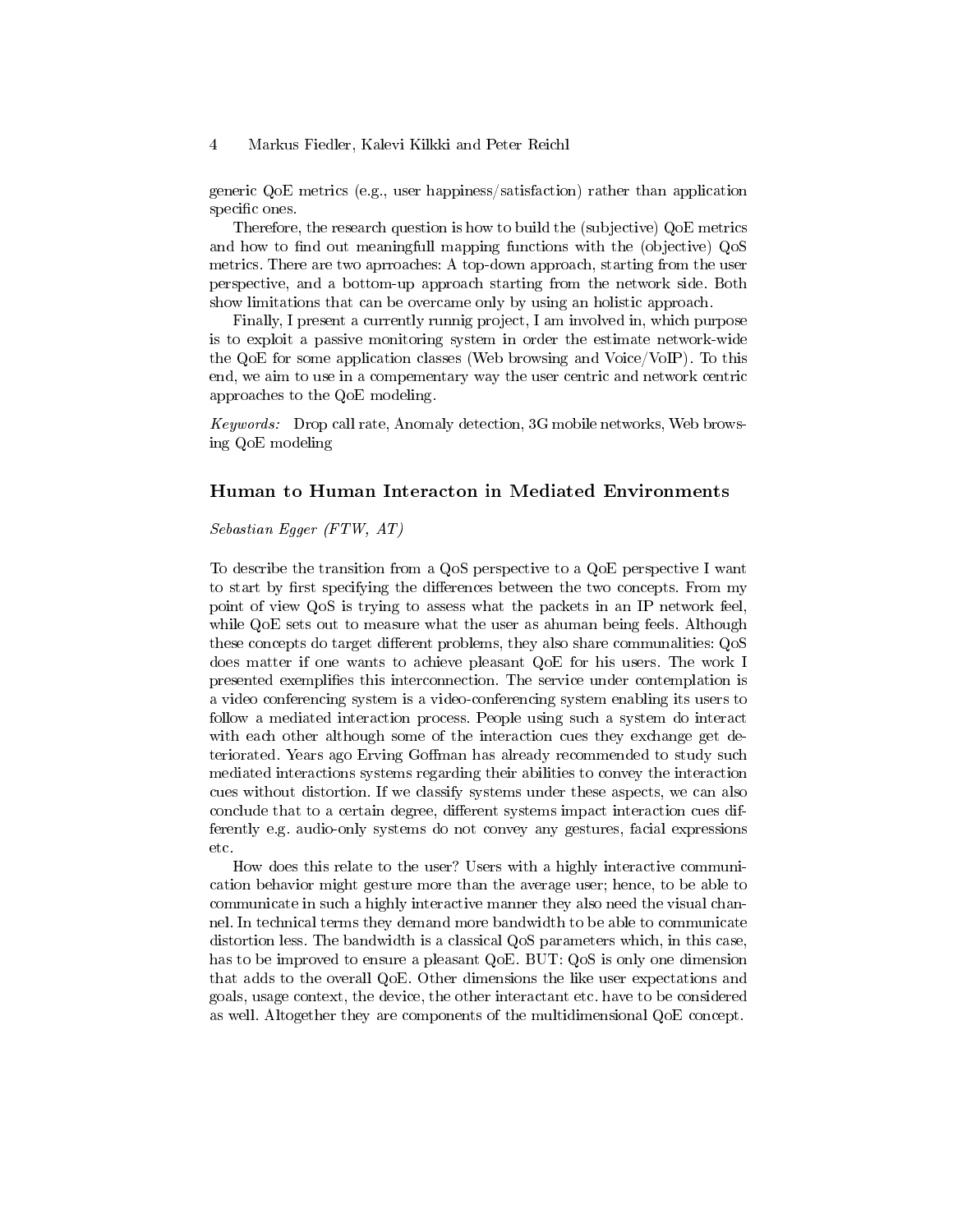Keywords: Human interaction, sociological perspective, QoE, QoX, holistic, QoS

# Evaluation of authentication schemes in IMS

Charlott Eliasson (Blekinge Institute of Technology - Karlskrona, SE)

When working on evaluating authentication schemes for IMS (IP Multimedia Subsystem), one of the natural aspects to evaluate is the user point of view. How does the user percieve the authentication? So, we evaluate, not only security and simplicity of the authentication scheme, but also user-friendliness. those aspects were chosen as our primary criteria.

The user-friendliness in our model consist of sub-criteria like end-user experience and authentication time, where the latter can be seen in some sense as a response time.

Between security and user-friendliness we found a secondary criteria that we call awareness and here we distingiush good from bad awareness. Good awareness does not annoy the user and gives accurate feedback. Bad awareness can come from too much feedback och false feedback to the user, regarding the state security.

Between simplicity and user-friendliness we found the criteria usability. Here we borrow the sub-criteria from the System Usability Scale (SUS), which consists of (amongst others) the criteria effectiveness, efficiency and satisfaction. The first two deals with if a task is sufficiently performed and in what way, regarding resource use, and the third is more or less related to QoE.

We also developed an evaluation methodology, where we perform several analysises, going from qualitative to quantitative, and then put the evaluation results together with the criteria that we already came up with and hopefully get a more or less final result of the entire evaluation that can be visualised.

A SWOT (Strength, Weaknesses, Oppotunities and Threats) analysis have been performed. Though is is originally an analysis method for business apects of development, it seems to have worked quite well.

At the moment we are performing a user experiment on how users percieve a login on a webpage. We know from several previous studies, by both academia and industry, that a user browsing a webpage notices a couple of 100 ms of delay, gets bored after some 4 s and that after 10 s the risk of the user leaving the wepage rises. The goal of our user experiment is to see weather the same threasholds apply when dealing with a wepage with a login.

In the near future, we expect to develop a more mobile solution for the client, e.g. a mobile phone client, and also develop a flexible authentication server where we can test all the concerned authentication schemes. We also hope to use this setup for user experiments and make measurements on both user and network level.

Keywords: IMS authentication, evaluation criteria, user experience, evaluation methodology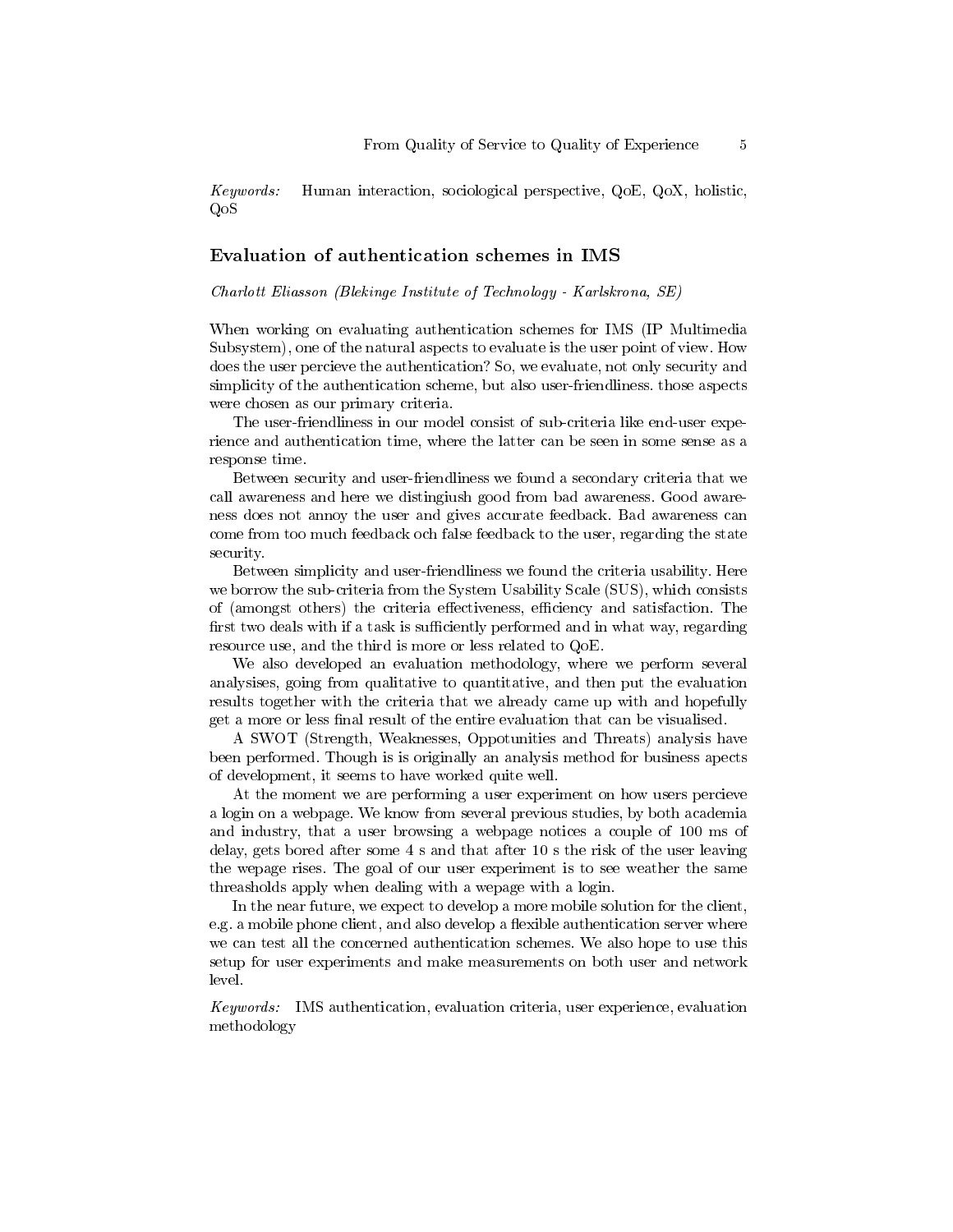## The Map Service Quality Project

Sara Eriksen (Blekinge Institute of Technology - Karlskrona, SE)

The mapping Service Quality project was a multi- and inter-disciplinary research project which was financed by the Swedish Internet Fund .SE 2007-2008. In this project, we focused on examining how users of map-based services online experience the quality of these services when the traffic load is high, and how the users' experiences of acceptable or not acceptable quality can be related to measurable parameters which can be used to manage network traffic and improve technical solutions.

The project was run in co-operation between researchers within Human Work Science and Informatics, and researchers within Telecommunication Systems. Additionally, there were two external partners in the project; a provider of Internet-based map services, and a municipality which uses this provider's map services regularly. One of the main methodological issues addressed in the project was how laboratory based, quantitative research methods from research on Quality of Service in the telecommunication systems area can be related to qualitative research methods focusing on work-place or other live-world based use-situations and Quality of Experience as dened by users of services. How can experiments and studies be designed, such that both network traffic measuring and evaluation of user experiences retain their own paradigmatic validity and relevance, while fruitfully informing service design? By the end of the project, we found we had only begun to scrape the surface of an area which needs much more research attention and effort. Thus I am happy to be part of this Dagstuhl seminar.

Keywords: Quality of Service, Quality of Experience, User Experience, Measure, Use situation, Use context

#### From QoS to QoE – Position Statement

#### Markus Fiedler (Blekinge Institute of Technology - Karlskrona, SE)

QoE has somehow become what QoS was supposed to be once upon a time when it was defined by ITU-T: a set of parameters reflecting user satisfaction with a service. Both notions are used in a broad manner, and there is work going on to encircle and clarify QoE-related notions. For now, we will regard QoE as customer/user-oriented and QoS as network-oriented performance parameters.

While  $QoE$  is important for business  $-$  happy customers stay with their provider, happy users surf more  $-\ Q$ oS parameters are typically easier to measure than their QoE counterparts. Thus, equations interrelating QoE and QoS are important enablers for QoE control based on QoS monitoring. We recently identified a generic exponential dependency of QoE from QoS parameters with appealing properties and simple configurability.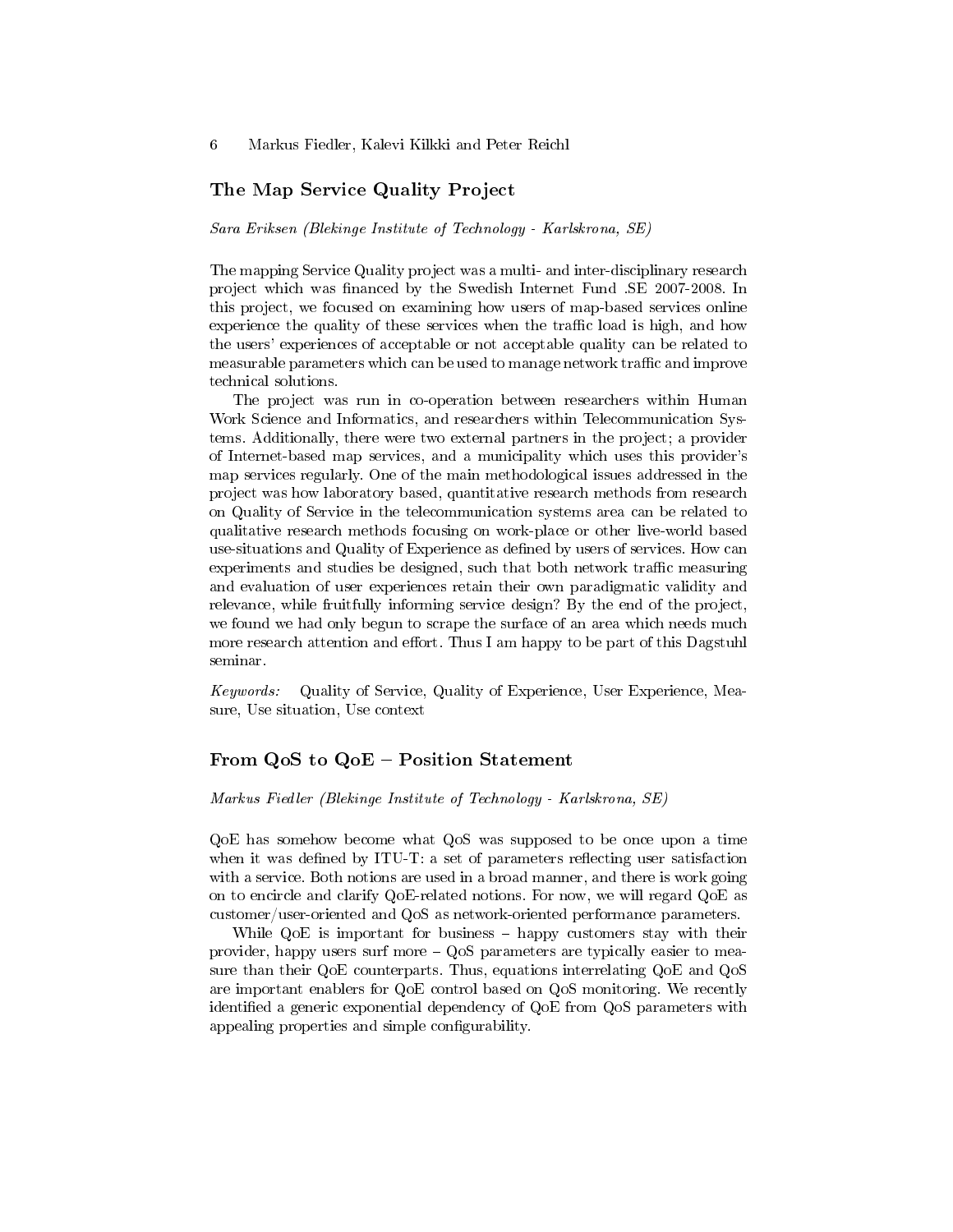Some QoE parameters such as the perception of waiting times within interactions are well-researched, others not. Rather little insight is given how the degree of user happiness evolves over time. Knowing the transients of QoE in face of QoS changes will equip providers with possibilities to (re-)act in time before a user looses goodwill and starts considering churn.

QoE control is important business for the provider. On the other side, the application on behalf of the user  $\tilde{U}$ - or the user itself  $-$  has the power to choose the provider that provides the best satisfaction-price ratio. Thus, QoE parameters are important input for decision making in seamless communication solutions that are used for automatic network selection on behalf of the user To find possibilities how to measure QoE in a direct way (e.g. through user interactions with a system) and to price QoE are challenging tasks for future work. They clearly involve the need for trans-disciplinary research teams.

Keywords: Quality of Experience, Quality of Service, measurements, user patience, seamless communications, pricing

#### Towards QoE Management

#### Tobias Hossfeld (Universität Würzburg, DE)

QoE management and provisioning requires three basic steps, (1) understanding  $QoE$ , (2) monitoring  $QoE$ , and (3) controlling  $QoE$ . It is necessary to understand the application's requirements and the impact of disturbances on the user perceived quality. This allows for cost savings by appropriate QoE dimensioning and avoiding QoE overprovisioning. A good understanding or even a reduced reference metric, as proposed by the IQX hypothesis, allows to easily monitor QoE at the edge or to assess QoE within the network. Then, the QoE may be controlled in such a way that the user may not get dissatisfied and even leaves the service. QoE control aims at reacting before the user reacts. Open questions in this context are (a) where to react, at the edge or within the network, (b) when to react and on which time scales, and (c) how to react and which control knobs (at the edge or within the network) to adjust.

The understanding of QoE also remains a topic of future research. The QoE depends on several factors: type of application and corresponding human perception, users expectations (and payments for a service), users experience from the past (long-term and short-term), offered contents  $/$  popularity of service, GUI and usability of application software, technical environment (user equipment, network access, etc), ... For assessing QoE, a typical approach is to calculate mean opinion scores out of huge user tests. Thus, the opinions of individual users are aggregated and meant to reflect the opinion of an average user. As we have seen on the exponential interdependency of QoE and QoS parameters (IQX hypothesis), the QoE might be quite sensitive in certain areas, as users have widely different opinions (e.g. due to unknown context of individual users).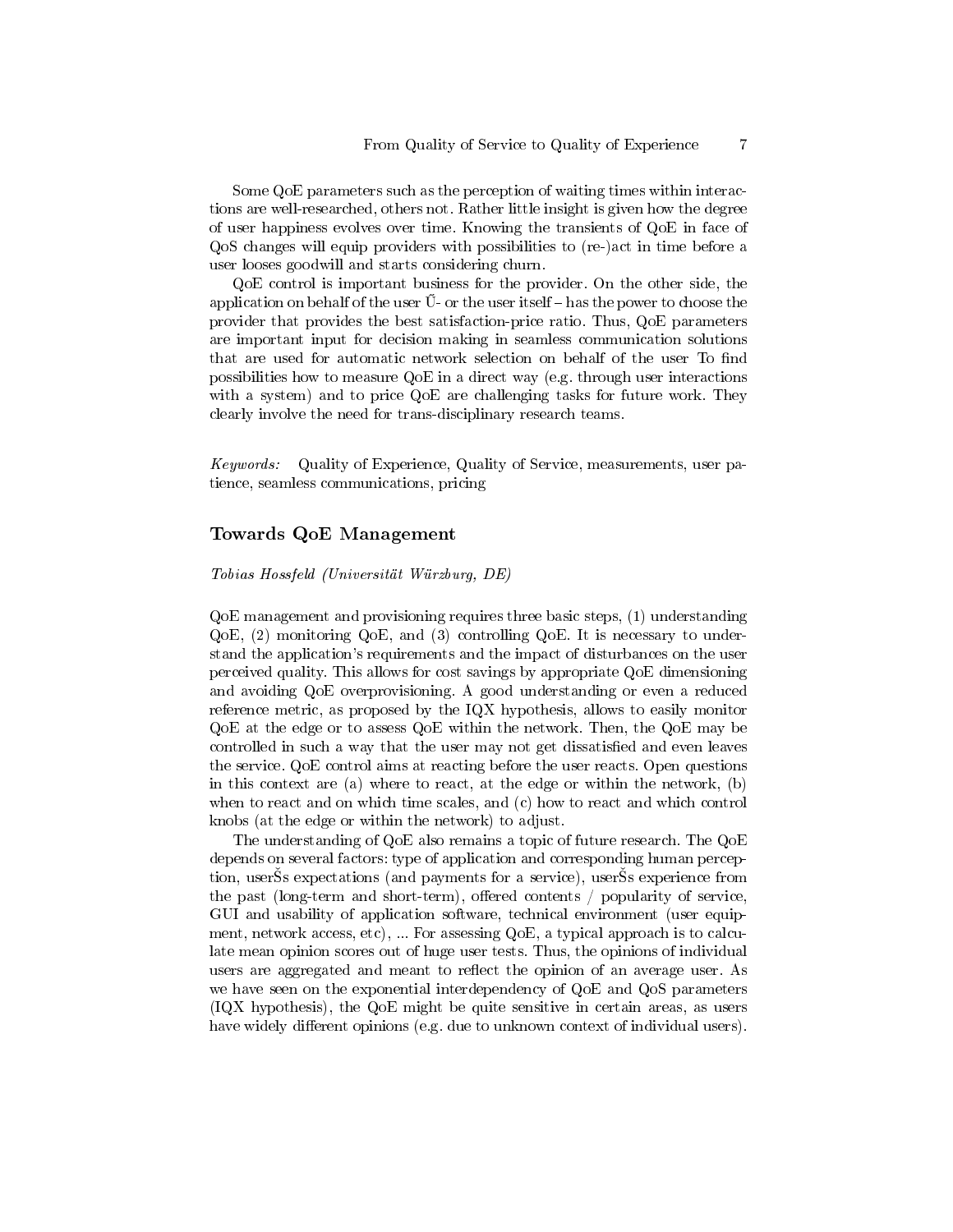Therefore, I do the following provoking statements: 1) Let the users decide! On the example of video streaming, a long startup delay is annoying, but allows a smooth video playout, while a short startup delay is appreciated by the user, but may result in a rough playout. Thus, let the user adjust the pre-buffering time. The user will get used to it and adapts its expectations. 2) User, application and network have to communicate! Integrate feedback from the users in the control loop of QoE management. 3) Mean opinion scores are not enough! I propose to consider SOS, the standard deviation of opinion scores, in addition to MOS for properly reflecting the sensitivity of users.

Full Paper: <http://www3.informatik.uni-wuerzburg.de/research/p2p/> See also: http://www3.informatik.uni-wuerzburg.de/staff/hossfeld/

# The experience of quality of service

Gunnar Karlsson (KTH - Stockholm, SE)

I briefly review our contributions to QoS for the internet and wireless networks and outline current research on opportunistic wireless networks. When the network is largely unconnected, the issue of quality of service is ill-defined but the quality of experience by the end user is a valid performance metric. I also show how advanced mobility simulations can be used to assess the application level performance for DTNs.

Keywords: Quality of service, delay tolerant networks, mobility modeling

## QoE aware Multihop Networks

#### Andreas Kassler (Karlstad University, SE)

Multihop networks such as Ad-Hoc, Mesh or sensor networks will be an intrinsic part of the future internet. In such networks, nodes relay traffic wireleslly, which imposes several challenges on QoS management. On the other hand, different types of media needs to be transported over such networks originating from different users. The impact of resource availability has however a different impact for each media type. Therefore, optimizing such networks for different services and users require the development of novel mechanisms and metrics that allow to quantify the user satisfaction for a given service delivery. Once such metrics are in place, network and service parameters need to be mapped onto such metrics. This will allow then to develop optimization functions which take into account resource constraints, user profiles and operator policies. Such Quality of Experience Management combined with self-awareness and self-learning will allow to develop networks which adapt their operation to match user satisfaction with resource availability, learn from such adaptations over time to optimize their operation automatically.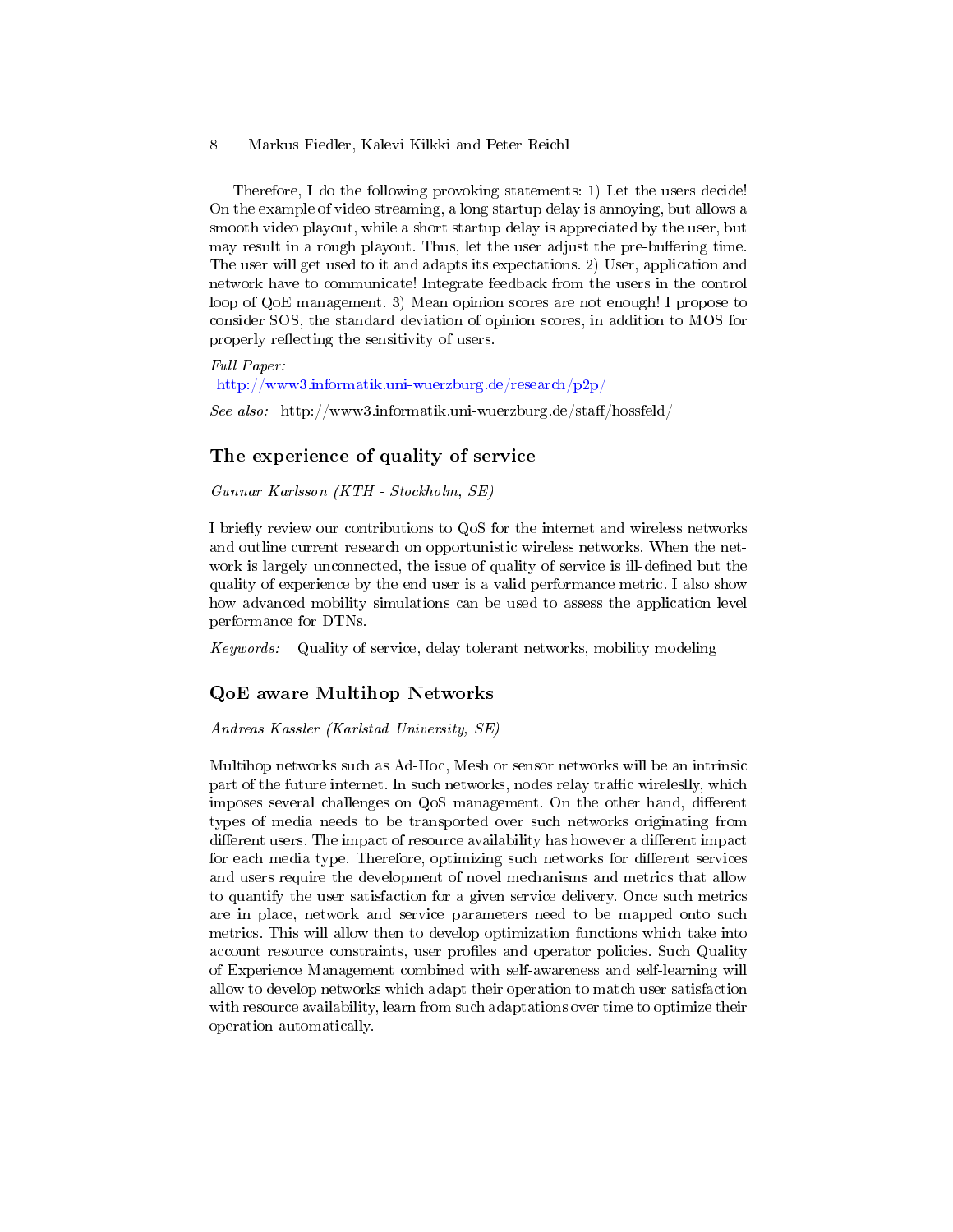## QoE from scientific and practical viewpoints

Kalevi Kilkki (TKK, FI)

Quality of Experience is an ambiguous concept. It can be viewed from numerous perspectives that may result in different definitions, different methods and different goals. From scientific viewpoint the fundamental question is: What is QoE? Then from practical viewpoint the question is: How can QoE serve a practical goal, like improving the business of a service provider? In addition, we need somehow harmonize these two primary viewpoints; scientific knowledge shall be used to answer the practical questions, and practical needs shall be taken into account in scientific studies.

Because experience is, by denition, a subjective issue, it can be assessed only by the person who has an experience of something. Quality of Experience is thus a multidimensional description that can, to some extent, be measured by means questionnaires. Each element of QoE obviously needs separate, welldefined questions. Then the measured  $QoE$  is the set of answers, likely described by numerical parameters (while it is also possible to include qualitative descriptions that are then somehow systematically interpreted for further analysis).

In a practical task, e.g., related to the management of services, there is an evident need to assess QoE by technical measurements. Therefore we also need systematic methods to convert the obtained technical data to numerical representation of obtained QoE. Finally, the numerical estimations of QoE can be used to make practical decisions, for instance, how the network services shall be developed in order to satisfy real customer needs.

## ... to QoE in mobile TV

Hendrik Knoche (University College London, GB)

People are interested in using services that include presentation of media. This typically involves content and/or other information displayed by an application on a device and delivered by a network.

Quality of experience os supposed to help us understand how people attribute value and derive pleasure from using a service. The scope of QoE is still undefined and confusion, on which factors in this ambitious goal need to be considered, has ensued. The factors will depend on peoples context and expectations and I'm arguing for an iterative multi method approach to elicit and measure these factors in a human centered design way. This should help in translating human needs into system requirements and closing the gap with what is currently described through hard- and software parameters and QoS parameters, which describe the performance of the network.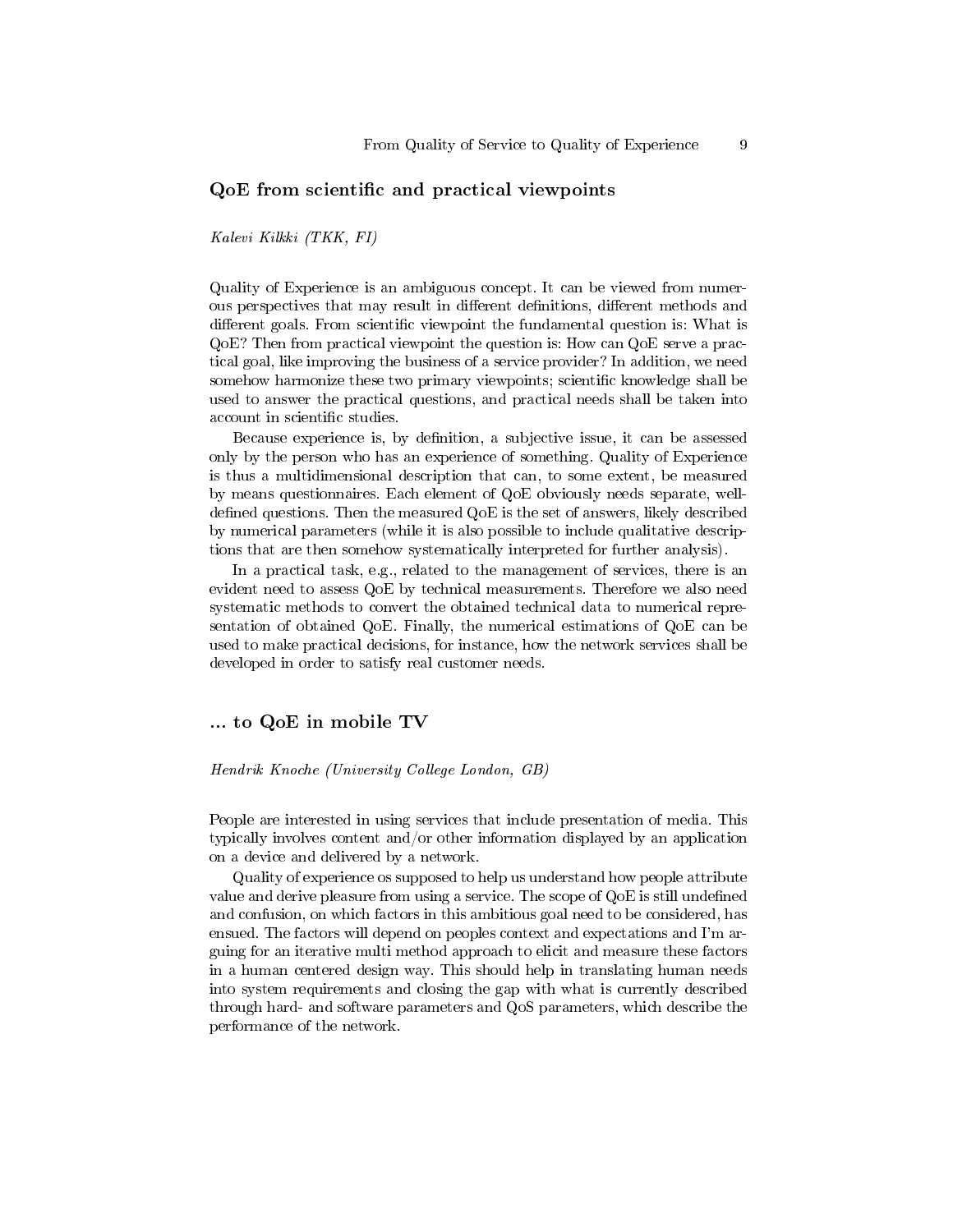# Modeling QoS and QoE Aspects for Multimodal Interactive Services

Sebastian Möller (TU Berlin, DE)

There is still confusion about what Quality of Service (QoS) and Quality of Experience (QoE) are about. I argue that QoS is not related to quality, but to the performance of the service and its underlying components. In turn, QoE encompasses an entire set of aspects perceived and judged by the user. For a mediated communication service, these aspects range from transmission quality, effectiveness, efficiency, usability, user satisfaction up to the acceptability of a service (sometimes called Quality of Customer Experience, QoCE). For a humanmachine interaction service, QoE aspects are similar, however the performance of user and system behavior can be dened and displayed more explicitly. I will argue that  $-$  like QoS performance indices  $-$  QoE aspects can be measured as well, but not necessarily via standard questionnaires.

Both QoS and QoE can be displayed via taxonomies which are proposed for media transmission services and for multimodal interactive services. For the latter, a simple model is developed which aims at describing the relevant perception, judgment and action processes which take place inside a human user. Although most of these processes are still unknown, an initial approach is presented for modelling the action processes in speech- or web-based interaction senced for modering the action processes in speech- or web-based interaction<br>scenarios. This approach may ultimately lead to QoE prediction by means of user behavior modelling.

Key statements of my presentation are:

- Quality of Service is a collection of performance characteristics, and not a quality aspect.
- Quality of Experience involves human perception and judgment processes, and can only validly be quantified via human measurement.
- $-$  The human cannot be separated into a "user" and a "customer", i.e. Quality of User Experience and Quality of Customer Experience are closely related and may be subsumed under the term QoE
- $-$  Models for individual  $QoE$  aspects can be defined, but care should be taken to not apply these models beyond their range of validity, i.e. beyond the quality aspects they really predict.

Keywords: Taxonomy, QoS aspects, QoE aspects, multimodal interactive services, user simulation

## User experience modeling and user's conceptual models

Olli-Pekka Pohjola (Helsinki University of Technology, FI)

I give a short overview on our past, present, and future research activities: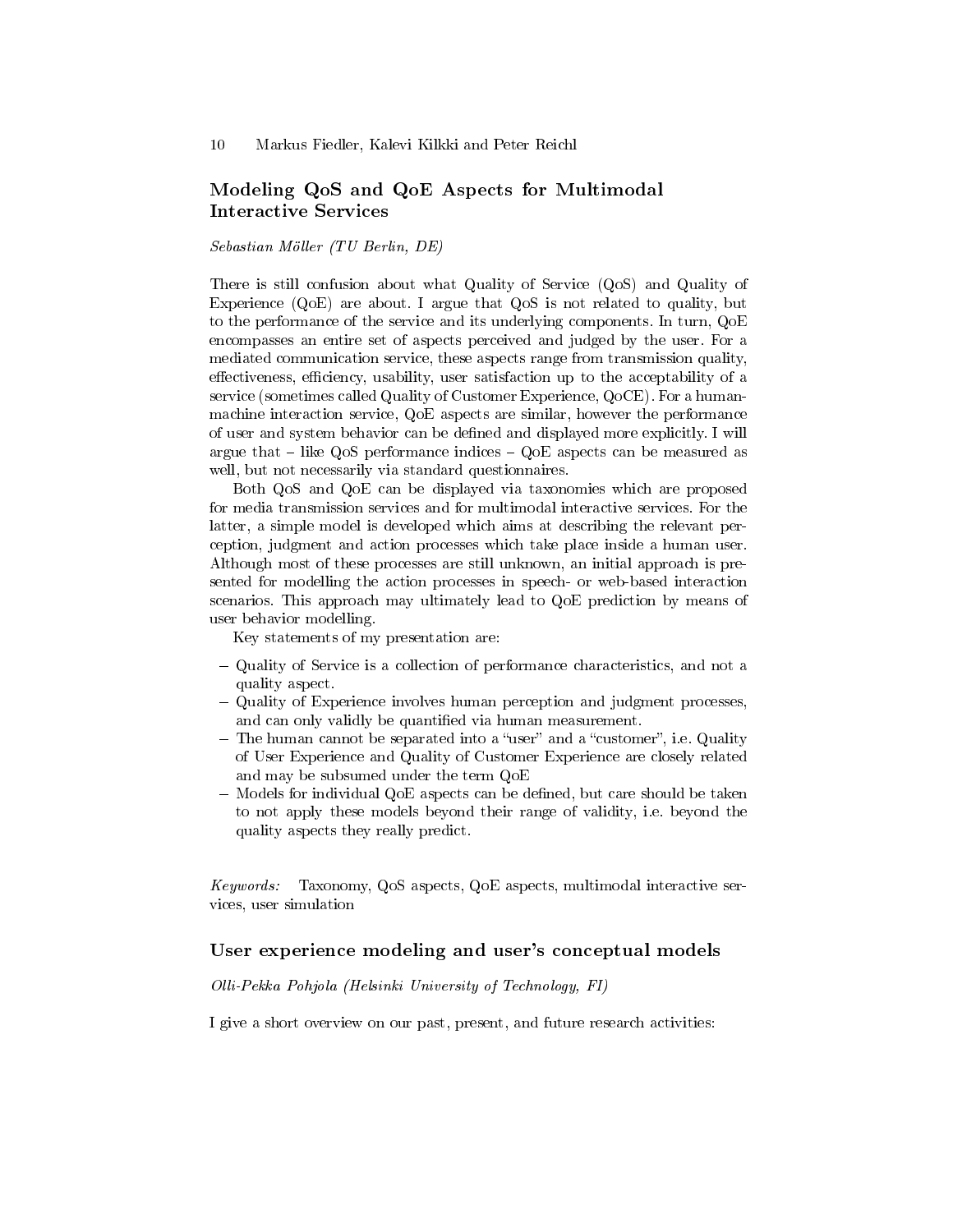1) modeling how users get benefits from the stuff that the communications ecosystem provides for users to experience and how changes in user experiences impact user's benefits and behavior, 2) development of a new top-level conceptual model for communications ecosystem that enables better experiences to users.

Keywords: User experience modeling, conceptual models

## User experience beyond QoE

Peter Reichl (FZ Telekommunikation Wien, AT)

Whereas the original concept of Quality-of-Service has been explicitly aiming at achieving user satisfaction (cf. ITU-T E.800), subsequent research has more or less focussed on QoS parameters than on QoS itself. Thus, recently the notion of Quality-of-Experience (QoE) has been introduced into the current research agenda in order to shift the quality perspective back to the user. However, we can already today observe first trends pointing into the direction that actual research on  $QoE$  might suffer a similar fate as  $QoS$  did. Therefore, I am convinced that at the moment it is still necessary to further \*open\* and \*broaden\* this topic by bringing it into a fully interdisciplinary environment closely integrating social and economic sciences in order to answer the central questions:

- 1. What is the difference between QoS and QoE?
- 2. What is beyond that the difference between QoE and User Experience?

Hassenzahl's distinction between hedonic and functional aspects provides most probably the initial starting point for a comprehensive research agenda covering these topics up to the question of even how to charge for user experience rather than technical quality.

#### Quality of Experience vs. User Experience

Virpi Roto (NOKIA Research Center - Helsinki, FI)

User experience (UX) is investigating how a person feels about using a system. There are lots of things affecting this experience, from brand image to the cost of the system, from ease of use to network speed, from current mood of the person to the value of the content, etc. User experience is subjective, so you need to ask how user feels about X in order to measure (and improve) it.

Quality of Service is about the quality of network connection, and traditionally, it has been measured by objective technical metrics such as throughput and number of lost packets. When looking Quality of Service from the user's perspective, user's goals and expectations and the current context affects the perceived quality of the connection a lot. Quality of Experience  $(QoE)$  has come to the picture to measure the perceived connection quality in the current context. Because so many other aspects affect the experience as well, evaluators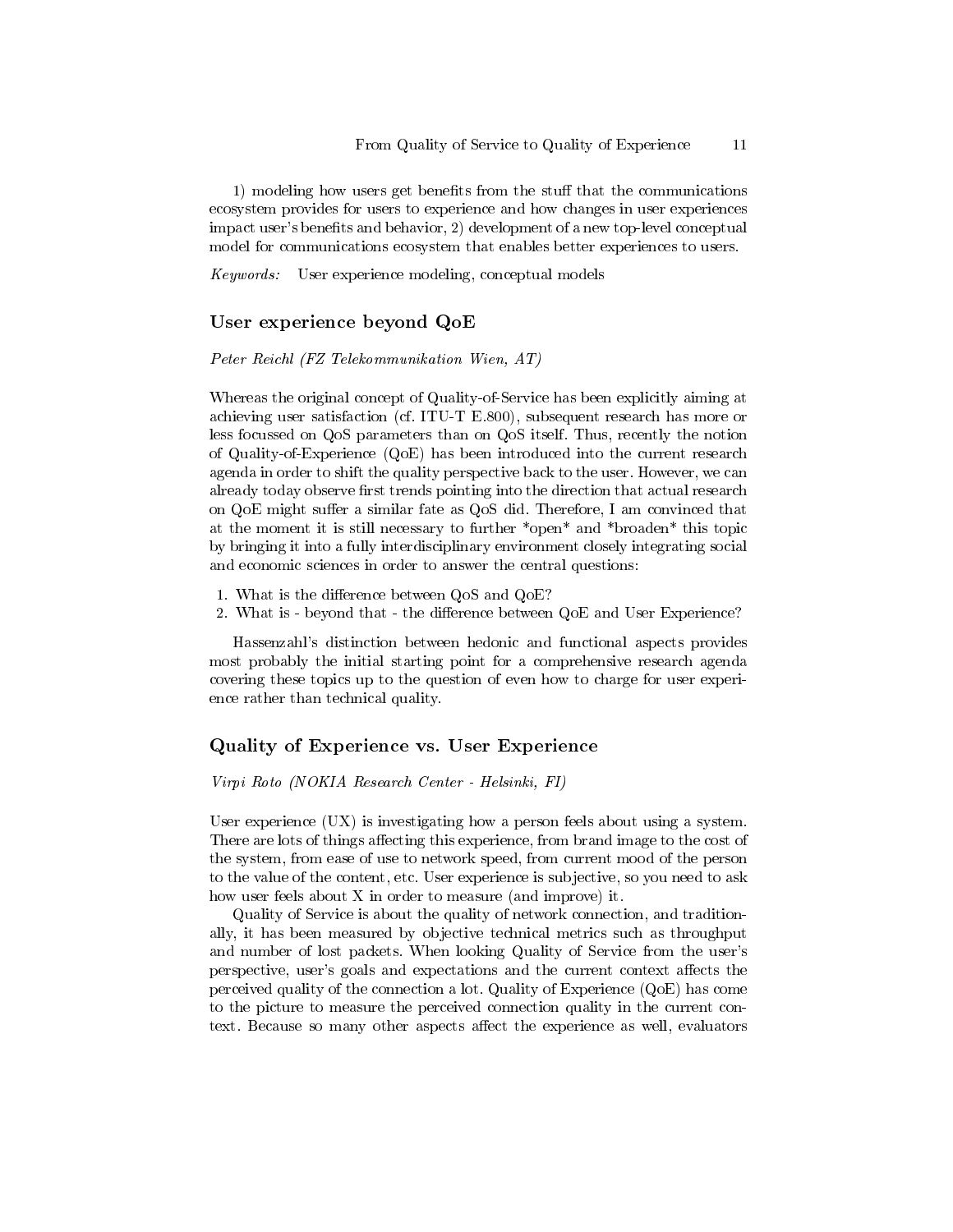need to understand the whole picture and identify the reason behind each good or bad experience.

Quality of Experience is focusing on improving the network connection experience. The metrics needed for this are different from user experience in general, since the network can hardly provide valuable, engaging experiences. The network can delight the user by exceeding her expectations on the connection quality.

# Introduction to the Pseudo-Subjective Quality Assessment (PSQA)

Gerardo Rubino (IRISA, FR)

As usual in science, one way to address a complex problem is to attack it in a particular case, in some limited context. Defining and measuring  $QoE$  is a complex problem, because as a user-centric concept, it has a strong subjective component, with the associeated psychological and social aspects, plus other connections that are hard to study (connections with the content, with the own expectations of the user, with how much she pays, or she is willig to pay, etc.).

Our approach to this problem consists in focusing on the (subjective) perceived quality of audio or video flows, as a main component of  $QoE$ , and in a networking context. Then, we avoid defining a prior QoE. Instead, we use as a definition the result of mapping QoS metrics plus specific parameters associated with the flow (e.g. codec used, redundancy factors, etc.) with a MOS value coming from subjective testing experiments. Using statistical learning tools, we then capture the ways humans see quality, and produce a mapping from those QoS metrics and other parameters into quality (MOS-like). We call this mapping PSQA (Pseudo-Subjective Quality Assessment).

For the practitioner, PSQA appears as a module that, situated at the receiver side, measures the considered QoS metrics and communication-related parameters and produces a QoE (here, perceived quality) value. This is done in real time, so that it can be used for controling purposes. It has been tested on audio and video, for one way and interactive application.

Keywords: QoE

# Management in the Internet  $-$  Do QoS and QoE Effect Service Management?

#### Burkhard Stiller (Universität Zürich, CH)

Service management will not be effected by a shift from  $Q_0S$  to  $Q_0E$ , since the mechanisms in use and feedback loops as such will remain unchanged. However, the QoE principles will support positively service economics and service classes,